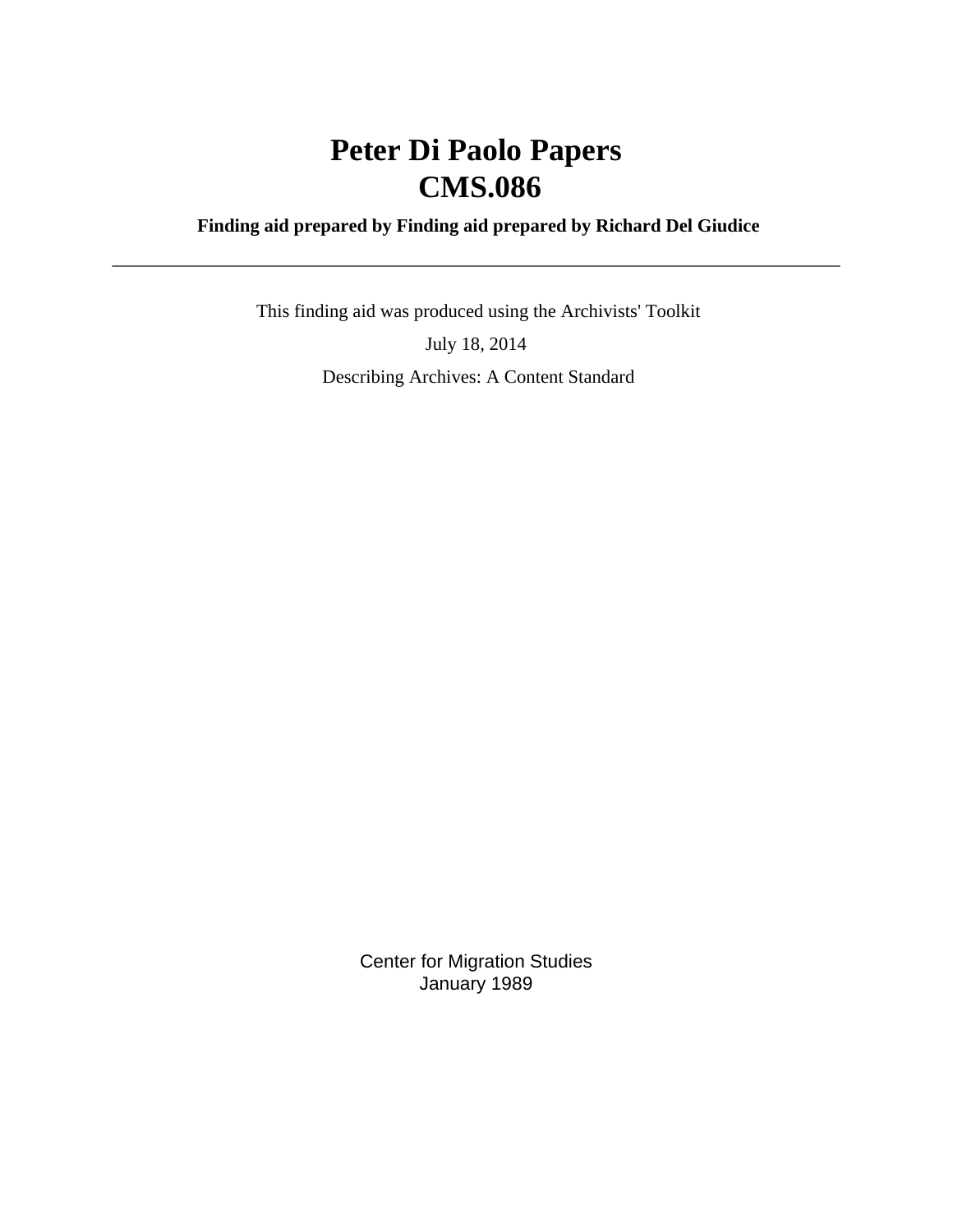# **Table of Contents**

| $Photographs 10$ |  |
|------------------|--|
|                  |  |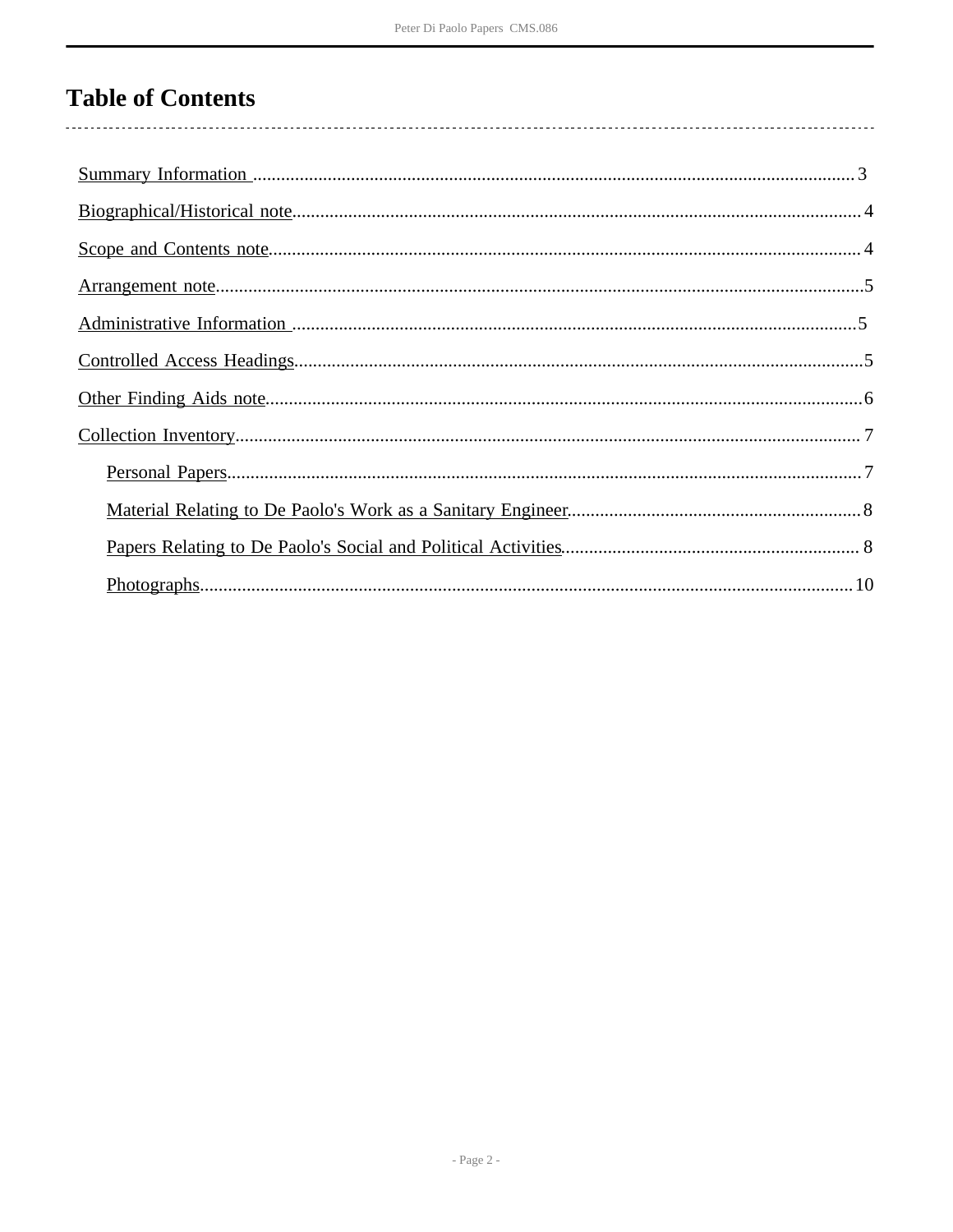# <span id="page-2-0"></span>**Summary Information**

 $\overline{a}$ 

| <b>Repository</b>                                  | <b>Center for Migration Studies</b>                                                                                                                                                                                                                                                                                                                                                                                                                                                   |  |  |
|----------------------------------------------------|---------------------------------------------------------------------------------------------------------------------------------------------------------------------------------------------------------------------------------------------------------------------------------------------------------------------------------------------------------------------------------------------------------------------------------------------------------------------------------------|--|--|
| <b>Creator</b>                                     | Di Paolo, Peter, 1908-1986                                                                                                                                                                                                                                                                                                                                                                                                                                                            |  |  |
| <b>Title</b>                                       | Peter Di Paolo Papers                                                                                                                                                                                                                                                                                                                                                                                                                                                                 |  |  |
| Date [inclusive]                                   | 1930-1986                                                                                                                                                                                                                                                                                                                                                                                                                                                                             |  |  |
| <b>Extent</b>                                      | 1.25 Linear feet in 3 document boxes.                                                                                                                                                                                                                                                                                                                                                                                                                                                 |  |  |
| Language                                           | English                                                                                                                                                                                                                                                                                                                                                                                                                                                                               |  |  |
| Language of Materials note In Italian and English. |                                                                                                                                                                                                                                                                                                                                                                                                                                                                                       |  |  |
| <b>Abstract</b>                                    | CMS 086 documents the life and career of Peter Di Paolo, an Italian-<br>born and -educated sanitary engineer who migrated to the United States<br>in 1930, worked in the sanitation field in the public sector with the<br>Commonwealth of Massachusetts and the National Institute of Health<br>and in the private sector with the Howard Johnson motel and restaurant<br>chain, and was active in Italian-American, Catholic and Democratic Party<br>activities in the Boston area. |  |  |

### **Preferred Citation note**

Center for Migration Studies of New York, Peter Di Paolo Papers (CMS 086); Box; Folder.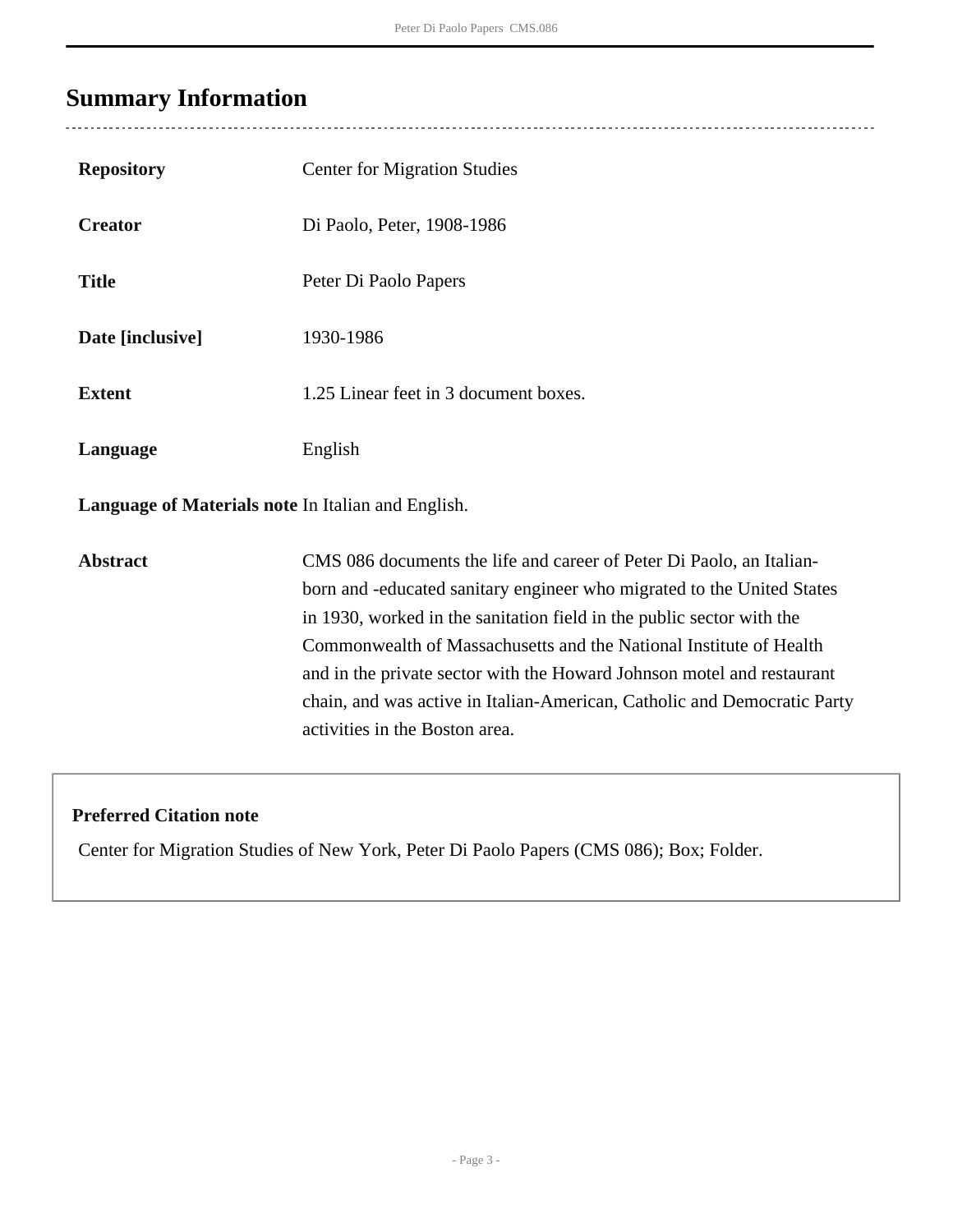## <span id="page-3-0"></span>**Biographical/Historical note**

Peter De Paolo was born in Cansano, L'Aquila, Abruzzi, Italy, November 14, 1908, the eldest of four children of Anna Lepore and her husband, who worked in Denver, Colorado. His brother Anthony joined their father in Denver, he also had a brother Daniel and a sister Theresa, whose married name was Peloza. He was educated Collegio Ovidio Nasone in Sulmona, the Royal Technical Institute in Laquila and the University of Rome, where he received the degree of sanitary engineer.

In 1930, his father died, and his mother took the family to Boston, Massachusetts. As Peter's studies had not included English, he began work as a cemetary gravedigger while studying at the Phillips Brooks evening School, from which he graduated April 16, 1931; the graduate program included his essay on "Two Great Americans." In the late 1930s, employed in the field for which he had originally trained, he updated himself with graduate courses at the Massachusetts Institute of Technology, the National Institute of Health in Bethesda, Maryland, the University of Minnesota and the University of Oklahoma.

Now bilingual, he became a familiar figure in Italian-American political, religious and social organizations, and moved back into the profession of sanitary engineer. From 1934 to 1938 he was in charge of Water Resources Studies for the Massachusetts State Planning Board and of the Water and Sanitation Department of Fort Devens in Ayer and Shirley, Massachusetts. This led to a position with the U.S. Public Health Division in Bethesda, but Di Paolo resigned that in 1943 to return to the Boston area and to employment as a sanitary engineer and bacteriologist with the New England-area Howard Johnson motel and restaurant chain.

In 1946, he married Antonina Decina. They had four children: Joeann M., whose married name was Morel, Peter Jr., Paul and Lisa. Di Paolo balanced family with community life. He was sufficiently active in local Catholic affairs to be well kown to Richard Cardinal Cushing. He was equally active in the Italian community and local Democratic politics.

In 1966, Di Paolo left Howard Johnson and embarked on a second career in public service with the Commonwealth of Massachusetts and the City of Boston. He retired in 1980, and died June 22, 1986, in Marshfield, Massachusetts.

## <span id="page-3-1"></span>**Scope and Contents note**

CMS 086 documents, in correspondence, newspaper clippings, photographs and printed ephemera, the life and career of Peter Di Paolo who was born in Cansone in the Abruzzi Province on the foot of the Italian boot in 1908 and died in Marshfield, Massachusetts, in 1986. It is especially strong on the period between the 1930s and 1960s, when Di Paolo worked as a sanitary engineer, first for the Massachusetts State Planning Board Water Resources Studies and then for the New England-area Howard Johnson motel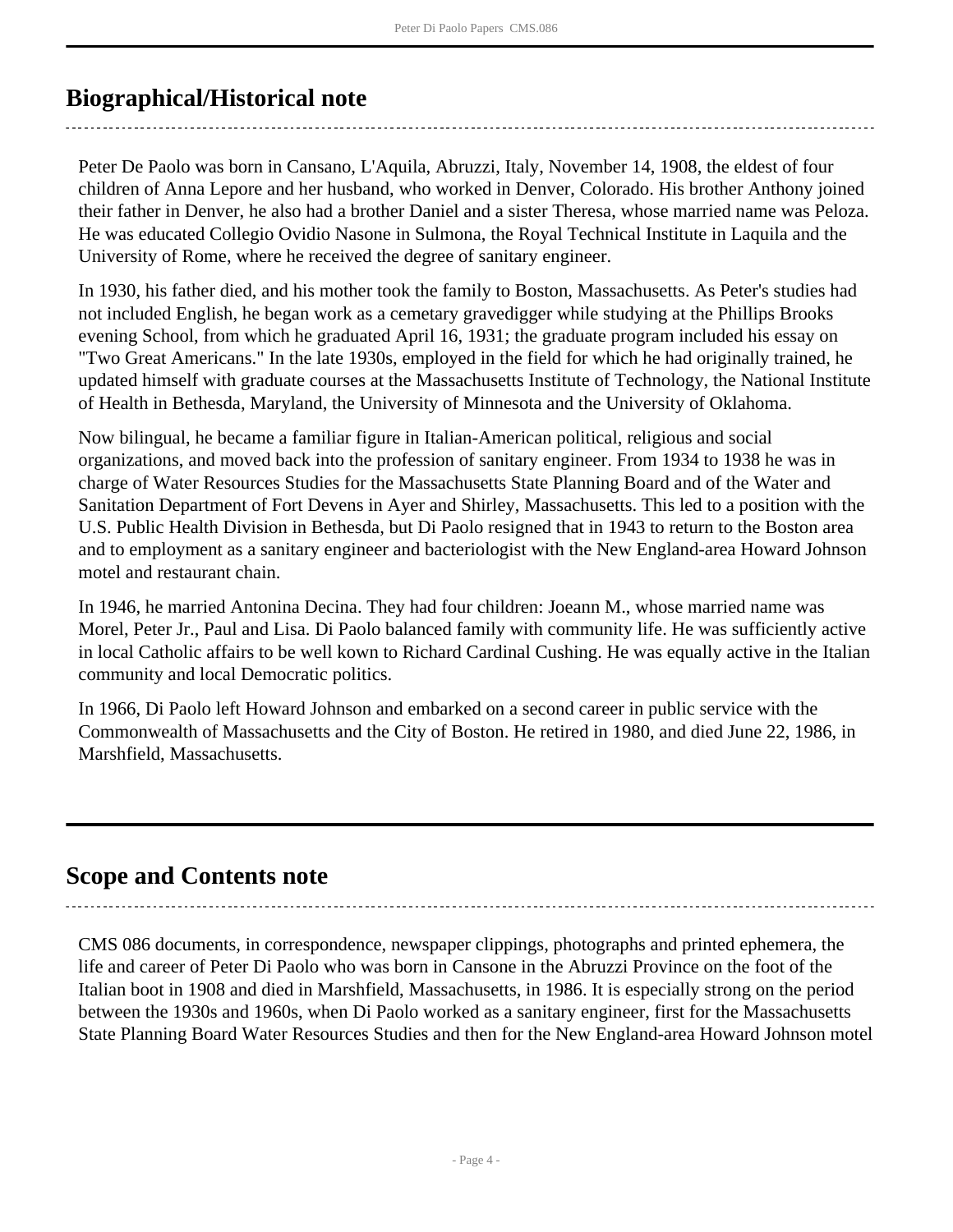and restaurant chain, and when he was active in the local Catholic Church, Democratic Party, and Italian-American community.

## <span id="page-4-0"></span>**Arrangement note**

CMS 086 consists of 43 folders in three document boxes arranged in four Series: Personal Papers, Material Relating to De Paolo's War as a Sanitary Engineer; Papers Relating to De Paolo's Social and Politicial Activities, and Photographs.

# <span id="page-4-1"></span>**Administrative Information**

#### **Publication Information**

Center for Migration Studies January 1989

#### **Conditions Governing Access note**

Open to researchers by appointment.

#### **Conditions Governing Use note**

Copyright is owned by the Center for Migration Studies. Permisson to publish materials must be requested before use.

#### **Immediate Source of Acquisition note**

Gift of Mrs. Peter (Antonina) Di Paolo.

#### **Processing Information note**

In 2014 the original finding aid was entered into the Archivists' Toolkit in compliance with DACS.

## <span id="page-4-2"></span>**Controlled Access Headings**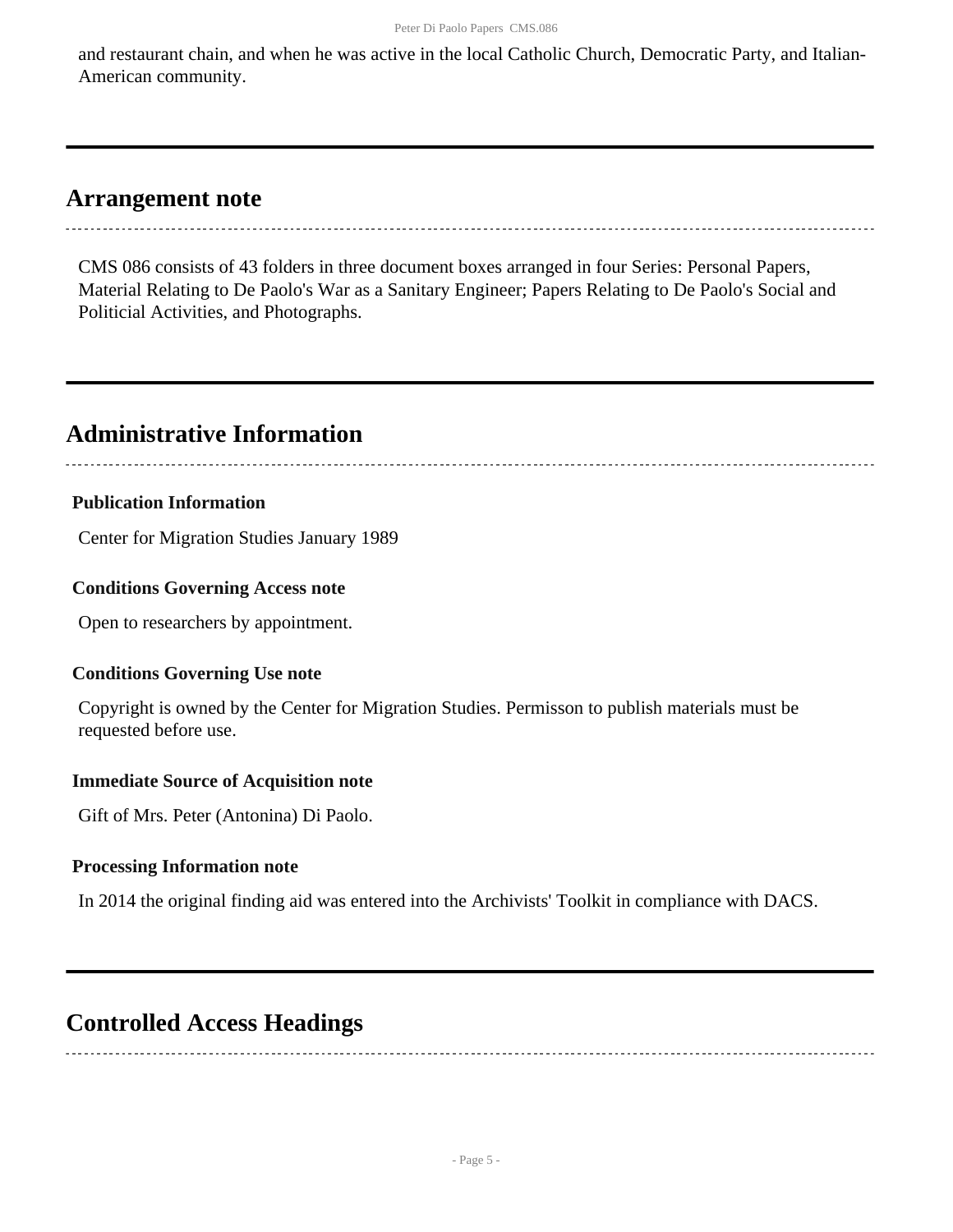### **Subject(s)**

- Italian American |z Massachusetts |z Boston |x Biography
- Sanitary engineering |z United States.

# <span id="page-5-0"></span>**Other Finding Aids note**

The original inventory is available in print upon request.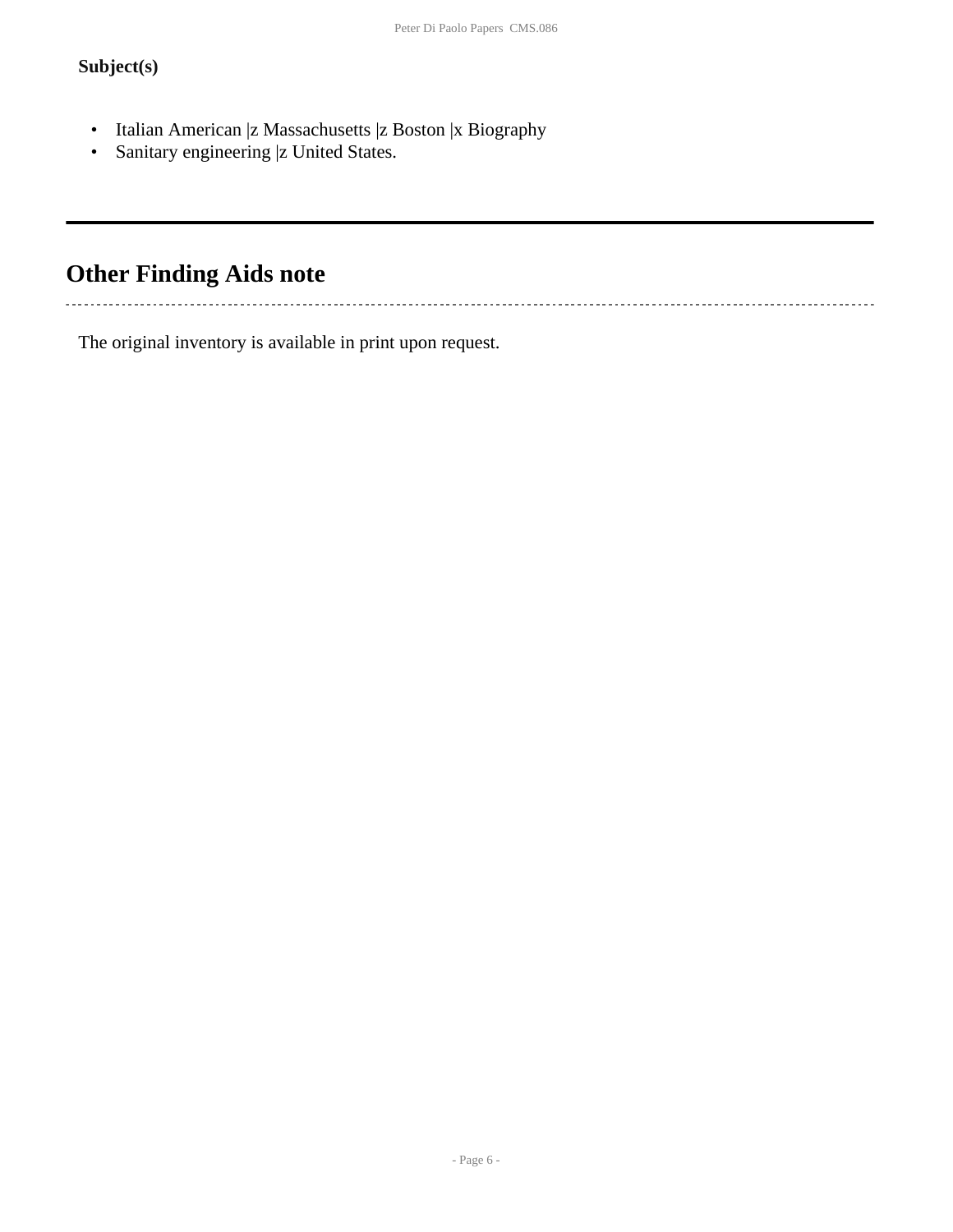## <span id="page-6-0"></span>**Collection Inventory**

#### <span id="page-6-1"></span>**Personal Papers 1931-1981**

#### **Scope and Contents note**

Series I documents Di Paolo's personal life, which was like that of many other southern Italian immigrants in that he arrived speaking no English and going no further than a seaport city, commencing work digging graves in a Boston cemetery. Di Paolo differed from other Italian Americans in two imporant ways. He was more educated, receiving university degrees in italy that he could use in the United States as soon as he learned the local language, a process documented in the Biographical Material folder. Di Paolo also arrived near the end of the mass migration, and so was active in the Italian-American community from the 1930s through the 1960s, during the period of fascism and the rise of Mussolini, a fact documents by files containing clippings from 1930s newspapers.

|                                                       | <b>Box</b>   | <b>Folder</b>  |
|-------------------------------------------------------|--------------|----------------|
| Di Paolo, Peter, 1908-1986 Biographical Material 1931 | $\mathbf{1}$ | $\mathbf{1}$   |
| Miscellaneous Awards Given to De Paolo undated        | 1            | $\overline{2}$ |
| Wedding Anniversary 1971, 1981                        | 1            | 3              |
| Material in Italian 1930, 1944                        |              | $\overline{4}$ |
| Newspapers and Magazines 1932, 1937                   |              | 5              |
| Corriere Della Sera, Milano September-October 1937    |              | 6              |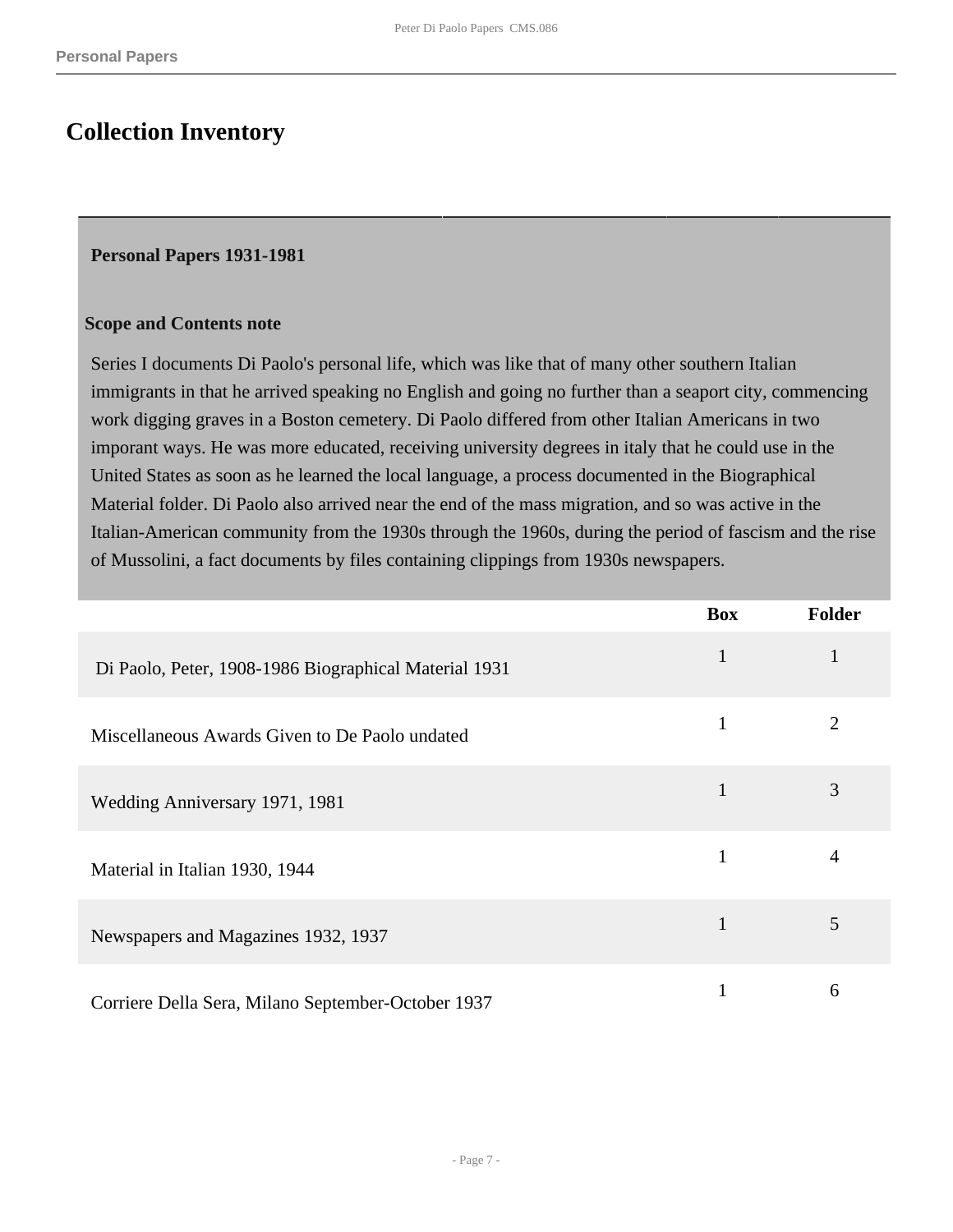**Material Relating to De Paolo's Work as a Sanitary Engineer**

| Il Grido Della Stirpe and Il Progresso Italo-Americano 1930, 1937                                    |  |
|------------------------------------------------------------------------------------------------------|--|
| Sons of Italy undated                                                                                |  |
| Travel on Food and Drug Administraton goodwill tour, to the Abruzzi<br>region, and to Rome 1963-1971 |  |

<span id="page-7-0"></span>**Material Relating to De Paolo's Work as a Sanitary Engineer 1942-1965** 

#### **Scope and Contents note**

Besides documenting an aspect of Di Paolo's life, this Series documents the work of sanitary engineers in the 1930s and 1940s, particularly the public-service aspect of the profession.

|                                                                                  | <b>Box</b> | Folder |
|----------------------------------------------------------------------------------|------------|--------|
| Health Department and Muskagee Times-Democratic, Muskagee,<br>Oklahoma 1942-1943 |            | 10     |
| Food-handling lecture, Quincy, Massachusetts 1945 May 7                          |            | 11     |
| Howard Johnson Company, laboratory photographs, clippings 1955-1963              |            | 12     |

<span id="page-7-1"></span>**Papers Relating to De Paolo's Social and Political Activities 1931-1968** 

#### **Scope and Contents note**

As part of the Di Paolo papers, CMS received a deteriorating scrapbook documenting Di Paolo's activities in the 1930s and 1940s. The scrapbook was disassembled and filed in the best approximation of chronological order; this Series is the result. It therefore documents the Boston Italian community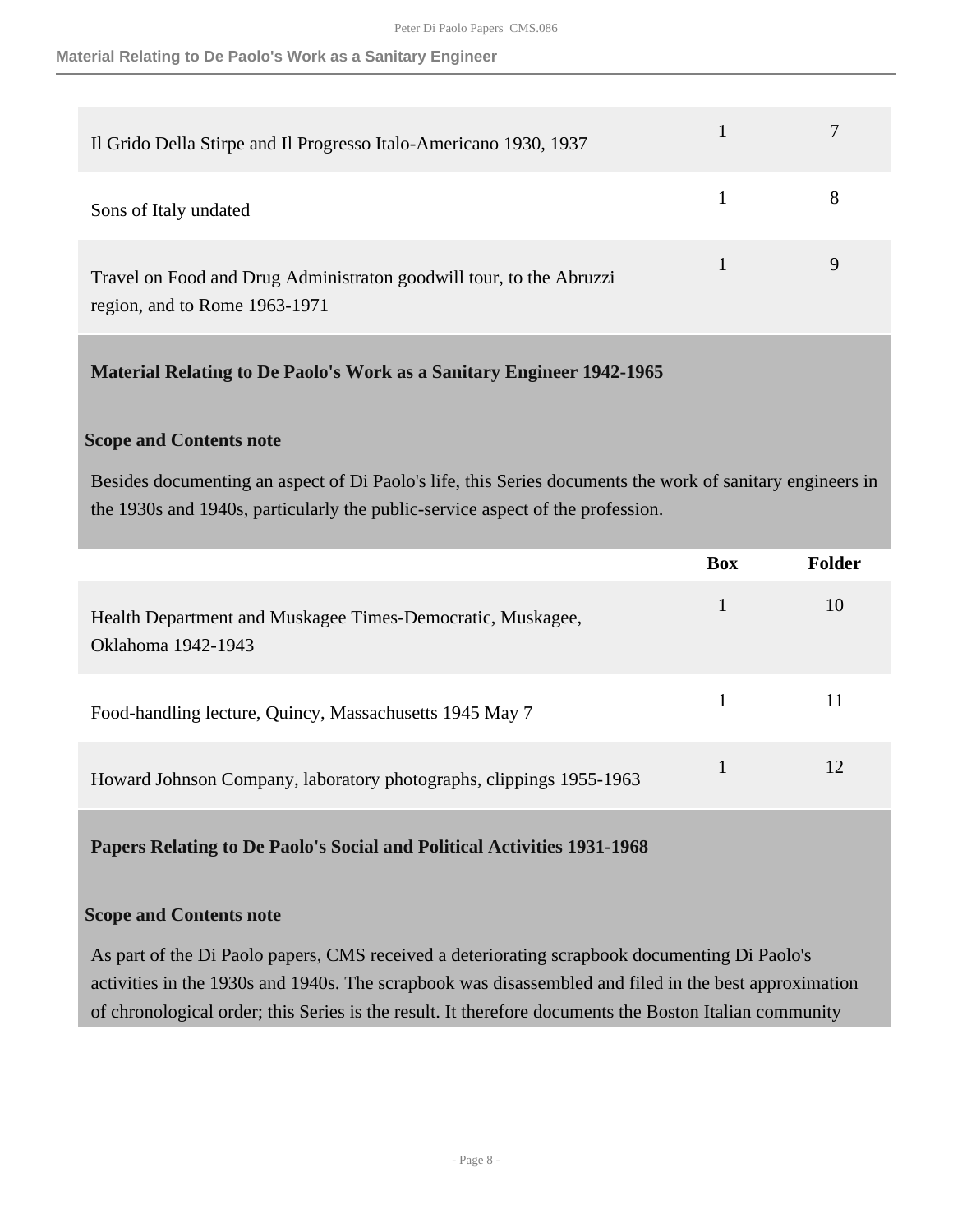#### **Papers Relating to De Paolo's Social and Political Activities**

during Mussolini's fascist dictatorship, World War II, the ascent of Italians into Massachusetts politics, and the simultaneous depopulation of the traditional Italian-American neighborhood.

|                                                                       | <b>Box</b>     | <b>Folder</b> |
|-----------------------------------------------------------------------|----------------|---------------|
| Clippings, Letters and Other Miscellaneous Items 1931, 1941, 1944     | $\overline{2}$ | 13            |
| Clippings, Letters and Other Miscellaneous Items 1933-1934, 1940-1941 | $\overline{2}$ | 14            |
| Clippings, Letters and Other Miscellaneous Items 1936-1938            | $\overline{2}$ | 15            |
| Clippings, Letters and Other Miscellaneous Items 1936-1938            | $\overline{2}$ | 16            |
| Clippings, Letters and Other Miscellaneous Items 1934-1939            | $\sqrt{2}$     | 17            |
| Clippings, Letters and Other Miscellaneous Items 1938-1939            | $\overline{2}$ | 18            |
| Clippings, Letters and Other Miscellaneous Items 1939                 | $\overline{2}$ | 19            |
| Clippings, Letters and Other Miscellaneous Items 1940                 | $\overline{2}$ | 20            |
| Clippings, Letters and Other Miscellaneous Items 1940                 | $\overline{2}$ | 21            |
| Clippings, Letters and Other Miscellaneous Items 1951-1953            | $\overline{2}$ | 22            |
| Correspondence 1934-1959                                              | 3              | 23            |
| Photocopies of the Correspondence 1934-1959                           | 3              | 24            |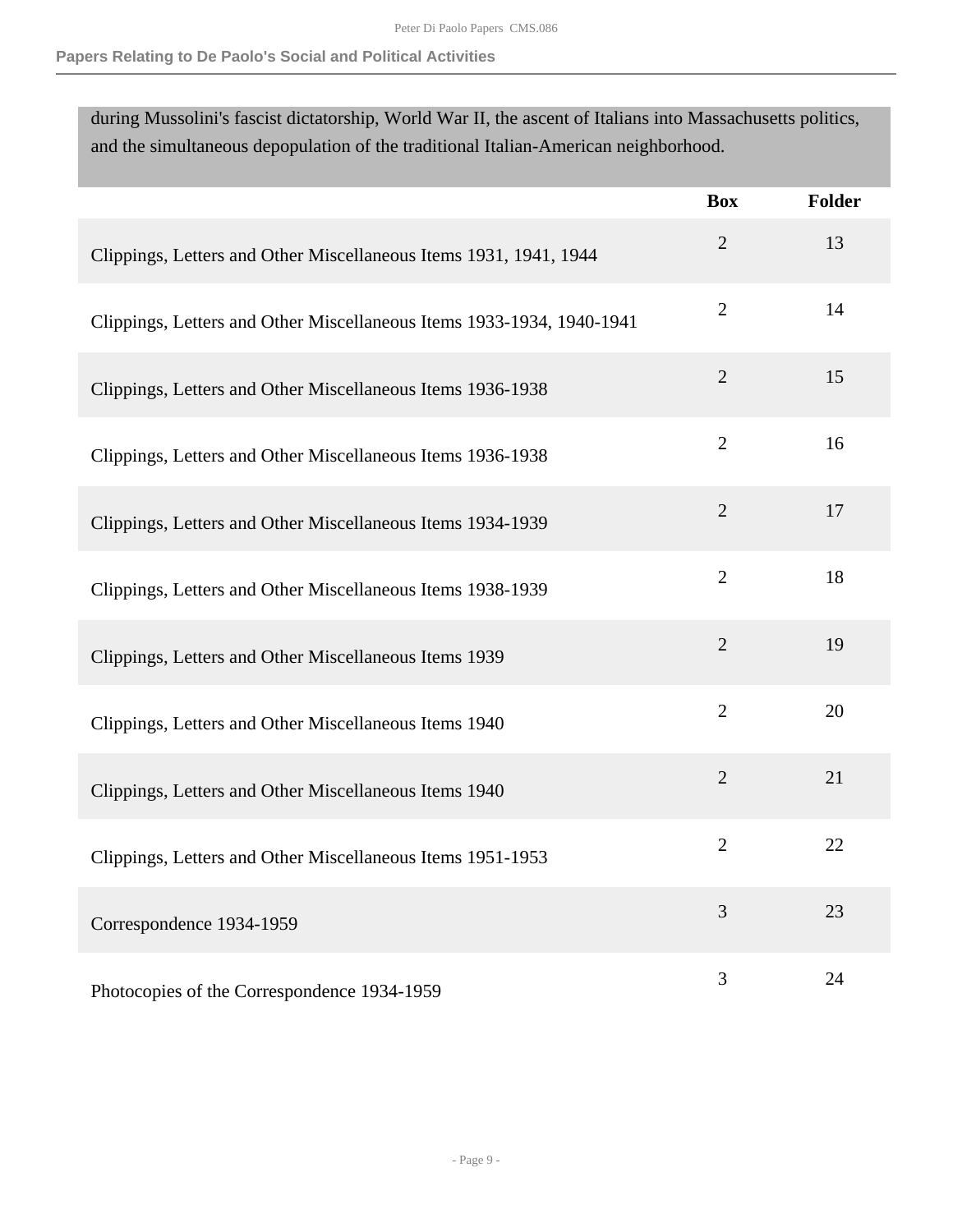| Outdoor Advertising Authority, Commonwealth of<br>Massachusetts 1952-1952 |   | 25 |
|---------------------------------------------------------------------------|---|----|
| Invitations to Political Events 1941-1968                                 | 3 | 26 |
| Personal cards, Christmas cards, clippings undated                        |   | 27 |

#### <span id="page-9-0"></span>**Photographs circa 1930s-1970s**

#### **Scope and Contents note**

The twenty-seven black-and-white glossy photographs in this collection include some family images, such as one of Peter Di Paolo and his wife Antonina and one of the baptism of one of his children, but they mainly document his public life; the one of the baptism indicates that Jennie Volpe, wife of the governor, attended the event. Other photographs show Di Paolo with other Massachussetts politicians, with colleague at the National Institute of Health and at community events.

|                                                                                                                                                                     | <b>Box</b> | <b>Folder</b> |
|---------------------------------------------------------------------------------------------------------------------------------------------------------------------|------------|---------------|
| Peter Di Paolo and wife Antonina undated                                                                                                                            | 3          | 28            |
| Governor and Mrs. Furcolo, Paul Di Paolo, brother Peter, sister Jo Ann, Di<br>Paolo's sons and cousin Jo Ann undated                                                | 3          | 29            |
| Governor Paul A. Dever (1st row, 2nd from right) and Di Paolo (3rd row,<br>5th from left) at Catholic men's retreat, Saint Francis Friary 1937 January<br>$22 - 24$ | 3          | 30            |
| Massachusetts Attorney General Paul A. Dever undated                                                                                                                | 3          | 31            |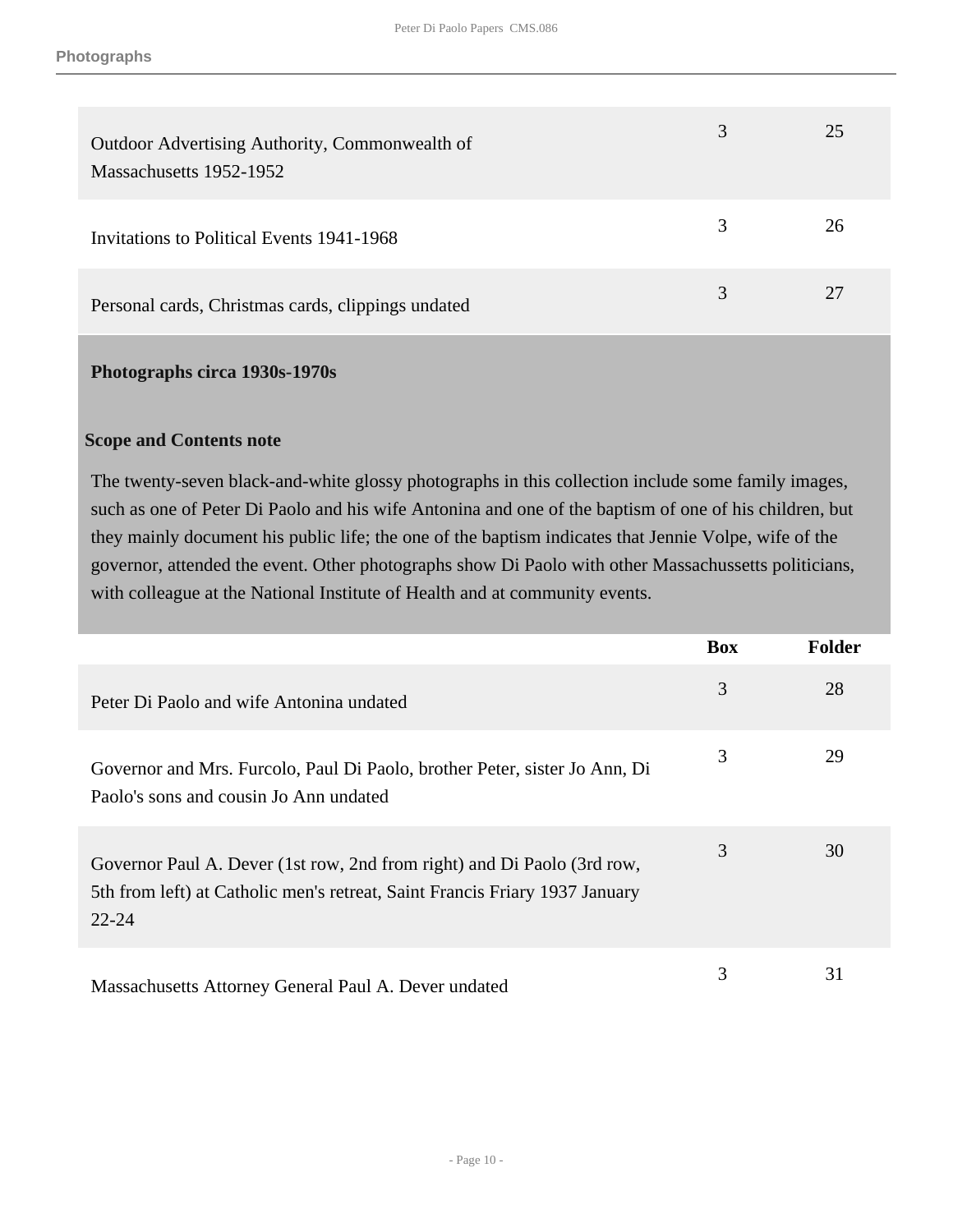| Massachusetts Governor Paul A. Dever, Di Paolo and Di Paolo's daughter<br>Jo Ann undated                                                                                                                                                                                                 | 3 | 32 |
|------------------------------------------------------------------------------------------------------------------------------------------------------------------------------------------------------------------------------------------------------------------------------------------|---|----|
| Massachusetts Governor Paul A. Dever, President Harry S Truman and Di<br>Paolo undated                                                                                                                                                                                                   | 3 | 33 |
| One photograph of Massachusetts Governor John A. Volpe and two of<br>Volpe speaking with Di Paolo undated                                                                                                                                                                                | 3 | 34 |
| Mrs. John A. (Jennie) Volpe attending the christening of DI Paolo's child<br>(2 copies) undated                                                                                                                                                                                          | 3 | 35 |
| Massachusetts Governor John A. Volpe with Di Paolo and wife<br>Antonina undated                                                                                                                                                                                                          | 3 | 36 |
| One photograph of Massachusetts Governor Francis W. Sargeant and<br>one of Sargeant and his wife Jessie Fay and Di Paolo and his wife<br>Antonina undated                                                                                                                                | 3 | 37 |
| One photographs of Massachusetts Lieutenant Governor Elliott L.<br>Richardson and one of New York Governor Nelson Rockefeller, Di Paolo<br>and Di Paolo's wife Antonina undated                                                                                                          | 3 | 38 |
| Three photographs: Di Paolo, the Italian-American Committee for<br>Boston and Mayor John B. Hynes; Mayor Hynes with Di Paolo and wife<br>Antonina; and Mayor Hynes and Di Paolo watching while the Mayor of<br>Sulmona, L'Aquila, Abruzzo, signs the Boston's visitors' register undated | 3 | 39 |